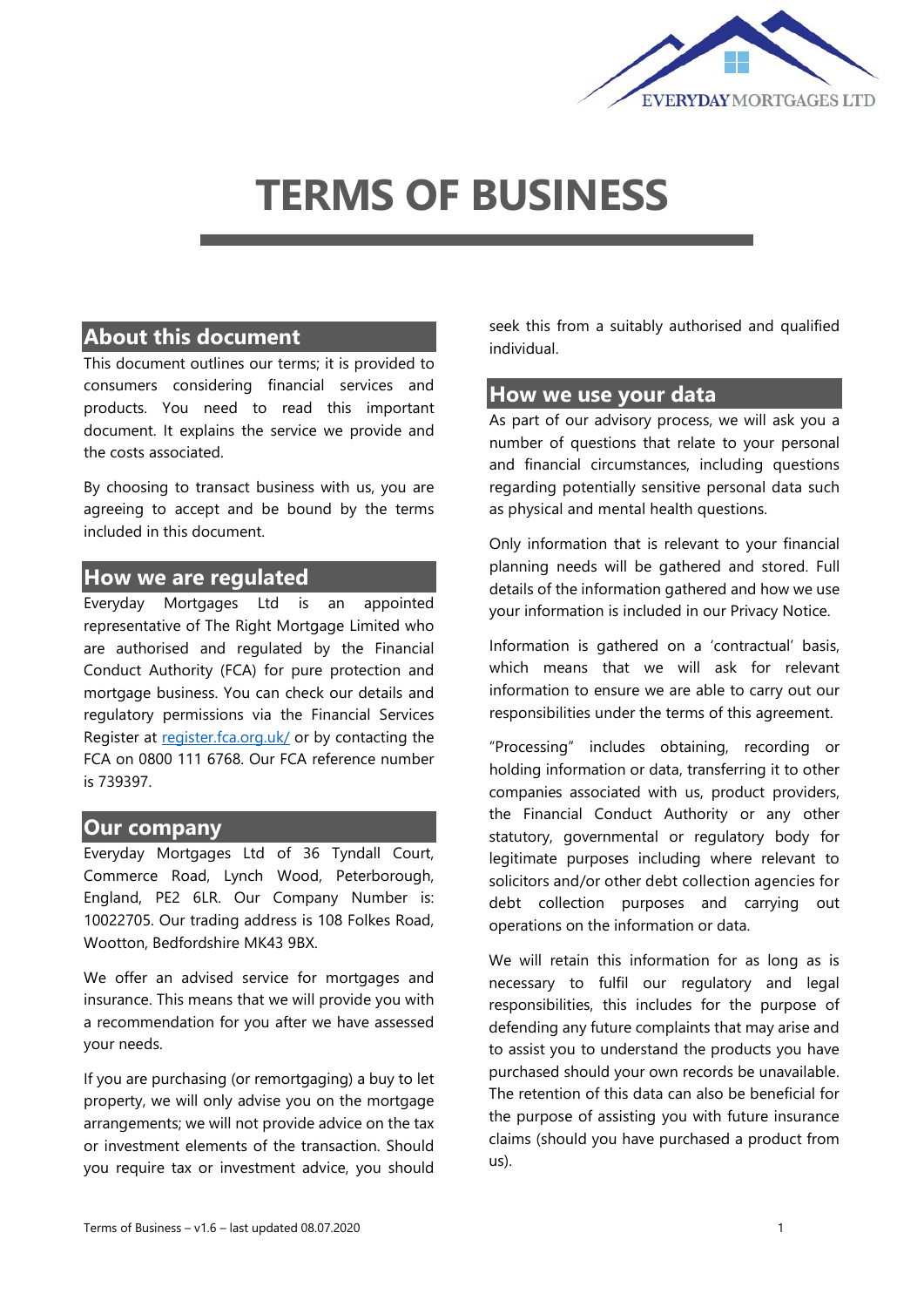We will treat all personal data and sensitive personal data as confidential. Steps will be taken to ensure that the information is accurate, kept up to date and not kept for longer than is necessary. Full details of how we use your personal data is contained in our Privacy Notice.

We have also taken measures to safeguard against unauthorised, or unlawful processing and accidental loss or destruction or damage to the data.

## **Insurance products**

We offer products from a range of insurers for pure protection (non-investment) insurance contracts. For example; life, critical illness and income protection insurances.

A list of the insurers with whom we transact business is available on request.

## **Mortgage (home finance) products**

We offer a comprehensive range of first charge & second charge mortgages from across the market, but not deals that you can only obtain by going direct to a lender. A list of the lenders that we provide advice from is available on request.

## **Mortgage regulation**

Some mortgages are regulated by the Financial Conduct Authority (FCA) and some are not:

- Residential mortgages are regulated by the FCA;
- Buy-to-let mortgages are not normally regulated by the FCA;
- Some buy-to-let transactions, however, are defined as "consumer buy-to-let" - we will advise you if this applies to your application.
- Commercial mortgages are not regulated by the FCA.

## **Additional buy to let disclosures**

By proceeding to supply your personal details as part of our 'fact finding' process, you are also agreeing:

• The property is being purchased wholly, or predominantly for business purposes.

- You are applying for the mortgage with the sole intention to let the property/properties out
- You understand that, a family member cannot reside in the property under any circumstances.
- You understand that, if there is a change in your circumstances and you consider living in the property at any time in the future, you are responsible for advising the lender of this.
- You understand that, should you decide not to let the property, you may be obliged to either repay the loan in full or transfer the mortgage to a product suitable for residential purposes.
- You understand that it is a breach of the terms and conditions of the mortgage to live in the property and fail to inform the lender of this.

## **Increasing borrowing on a**

#### **property**

If you are looking to increase the borrowing on a property, the following alternative finance options may be appropriate for you:

- Further advance from your existing lender;
- Second charge mortgage;
- A new first charge mortgage;
- Unsecured lending.

We do not offer advice on unsecured lending.

## **What we will do**

- Communicate clearly, promptly and in plain English;
- Explain all costs involved before they are incurred;
- Evaluate your needs before making a recommendation;
- Review the market from our list of providers to recommend the most suitable product and provider for your needs and circumstances;
- Deal with reputable providers of mortgage and insurance products; however, we cannot be responsible for their levels of service, including any delays in processing of your application caused by the product provider. Of course, we will work to mitigate these wherever possible.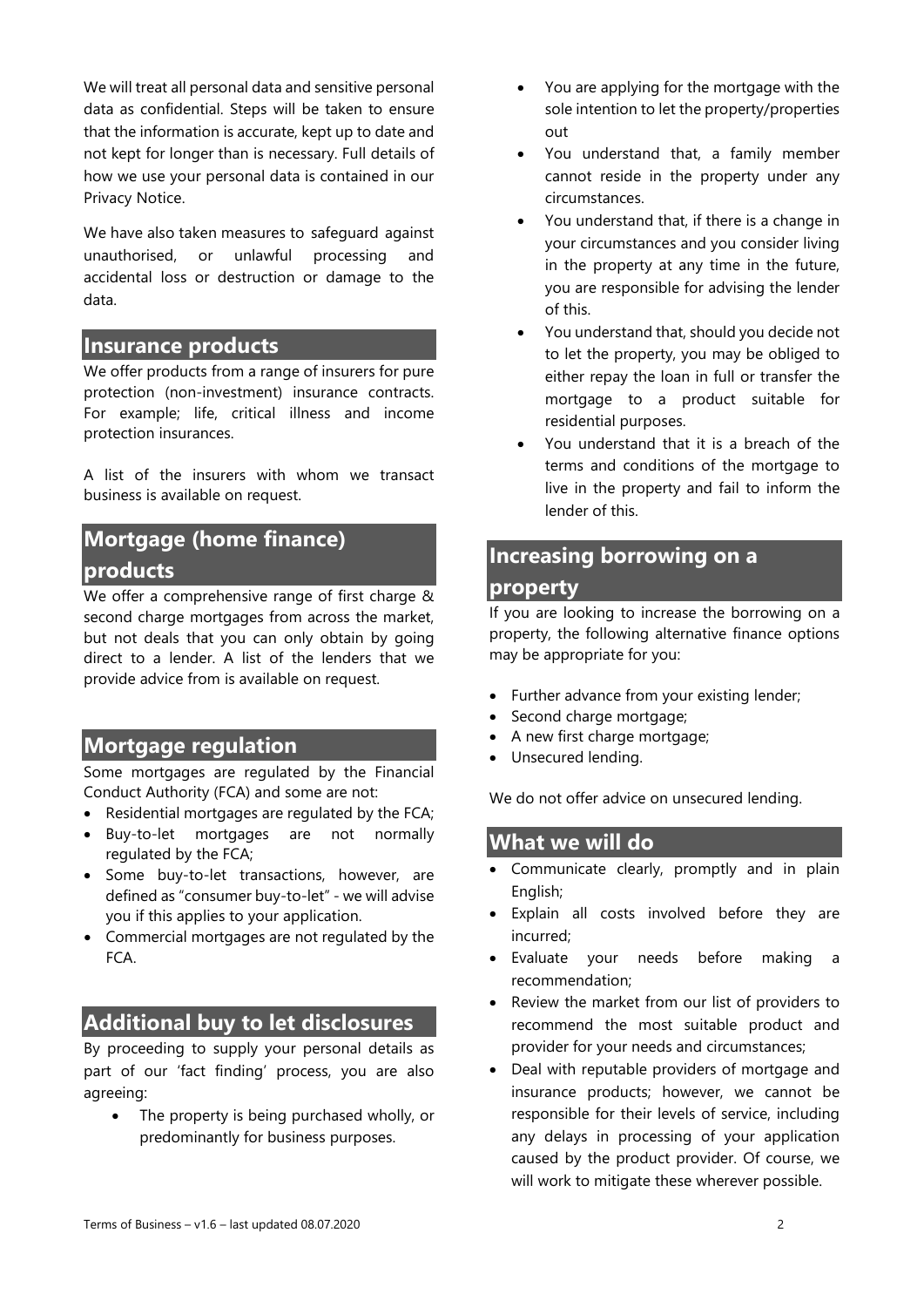## **What we will not do**

- Provide a decision in principal before conducting a thorough review of your circumstances and needs (fact find) and obtaining sufficient supporting information to assist the application;
- Cause you to incur a credit search without first notifying you;
- Act without first obtaining your permission to do so;
- Cause you to incur costs without your prior agreement to proceed.

#### **How we will operate**

During our initial consultation we will complete a client questionnaire (fact find) to enable us to better understand your circumstances and your needs; this enables us to give appropriate advice on your <mortgage and insurance needs>. A copy of this questionnaire is available for you to review upon request.

We will subsequently conduct research to establish what products are most appropriate for your needs and make these recommendations to you. These recommendations will be confirmed in writing as the advice we provided.

You will also be provided an illustration regarding the product(s) recommended.

#### **Costs**

#### **Insurance**

- No fee is payable for our service in relation to insurance contracts;
- We will be paid commission by the insurer.

#### **Home finance products**

A fee of up to 1% of the mortgage amount is payable (a) on offer for our service in relation to purchase contracts or (b) on completion for service in relation to re-mortgage contracts. However, the exact fee will be confirmed upon initial consultation.

We will be paid commission by the lender; the amount of the commission due to be paid is available upon request and will be disclosed via the mortgage illustration.

#### **Refund of fees**

If we charge you a fee and your mortgage does not go ahead you will not receive a refund. We will retain the full fee to cover our costs of arranging your mortgage application. We will not benefit from any commission from the lender.

## **Complaints**

If you wish to register a complaint, please contact us:

**In writing:** The Right Mortgage Limited, St John's Court, 70 St John's Close, Knowle, B93 0NH.

**By phone:** 01564 732 744

If you cannot settle your complaint with us, you may be entitled to refer it to the Financial Ombudsman Service. [www.financial-ombudsman.org.uk](http://www.financial-ombudsman.org.uk/)

## **Your responsibilities**

It is your responsibility to deal with us in an honest and transparent manner. Failure to disclose key facts that relate to your personal circumstances could significantly influence the advice given. In some circumstances failure to disclose information could impact upon your ability to obtain the most suitable product and could even invalidate the product, such as in the event it is interpreted as material non-disclosure that could be considered to be a fraudulent act.

If you have any doubts as to whether you should disclose a matter it is better to notify the provider and allow them to make an informed decision.

It is also your responsibility to check that the product provided is as you expected, therefore you should check the application and 'offer' document on a mortgage and the application and policy document on an insurance policy. If it is not as expected, please notify your adviser immediately.

# **Financial Services Compensation Scheme (FSCS)**

# **Insurance advising & arranging**

For firms declared in default on or after 8 October 2020

Protection is at 100% where claims: